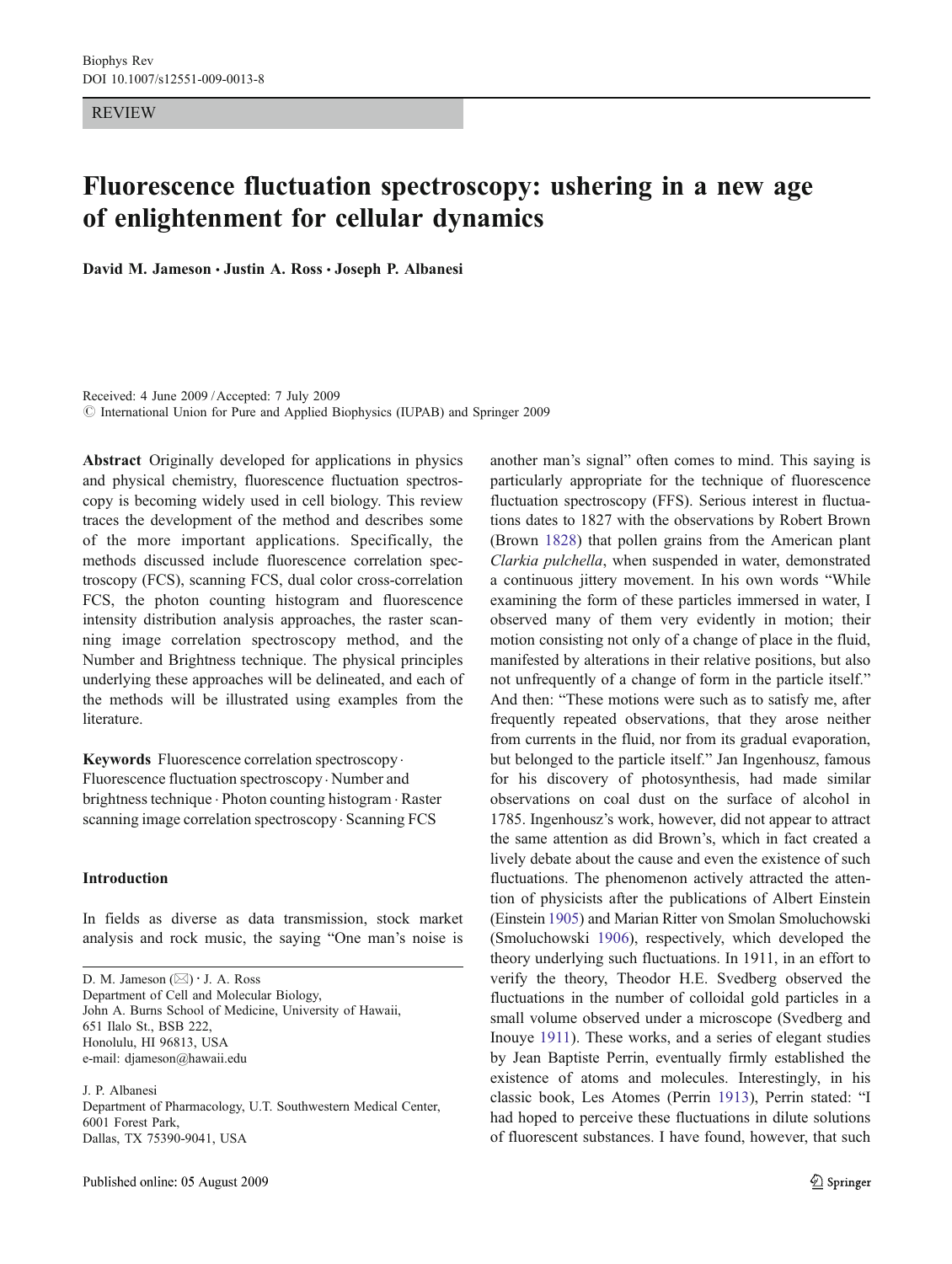bodies are destroyed by the light which makes them fluoresce." Thus Perrin almost anticipated fluorescence fluctuation studies.

As pointed out by Elliott Elson, in a marvelous overview of the historical development of FCS (Elson [2004\)](#page-11-0), the theory and experimental realization of both relaxation kinetics and dynamic light scattering (DLS) attracted significant attention in the 1950s and 1960s. These relaxation methods typically used small perturbations of temperature or pressure to displace the system from its equilibrium position, and then the kinetics of the return to equilibrium was monitored. Dynamic light scattering, which had been used in the 1960s to study the diffusion rates of biological macromolecules, was also applied to studies of chemical kinetics in the hopes of observing systems in the absence of external perturbations, but technical difficulties hampered these efforts. Fluorescence offered solutions to these difficulties, and in the early 1970s Magde, Elson, and Webb published seminal papers on the theory and application of fluorescence fluctuation analysis, specifically fluorescence correlation spectroscopy (FCS) (Elson and Magde [1974;](#page-11-0) Magde et al. [1972,](#page-11-0) [1974](#page-11-0)). This technique, originally developed to study the kinetics of chemical reactions in the absence of external perturbations, and specifically to study the binding of ethidium bromide to DNA, eventually engendered a revolution in quantitative fluorescence microscopy which now provides unparalleled insights into the dynamics of cellular interiors. Wide-spread applications of FCS had to wait though until the 1990s when the advent of confocal and two-photon microscopy greatly reduced the observation volume and thus significantly improved the sensitivity of the method, even extending it to single-molecule levels (Denk et al. [1990](#page-11-0); Eigen and Rigler [1994;](#page-11-0) Maiti et al. [1997;](#page-11-0) Qian and Elson [1991;](#page-12-0) Webb [2001](#page-12-0)). A number of commercial instruments are now available which can carry out different types of FFS measurements; these include instruments from ISS ([www.ISS.com](http://www.ISS.com)), Zeiss ([www.zeiss.com/micro\)](http://www.zeiss.com/micro), Olympus ([www.olympusamerica.com\)](http://www.olympusamerica.com), Leica ([www.leica-micro](http://www.leica-microsystems.com) [systems.com\)](http://www.leica-microsystems.com), and Sensor Technologies LLC (Lake Hiawatha, NJ). Once the province solely of physicists and physical chemists, the availability of commercial FFS instruments, coupled with the explosion in the use of recombinant fluorescent proteins, is bringing FFS into the mainstream of cell biology.

In this brief overview we shall define and describe some of the more popular FFS methods presently being applied to problems of cellular dynamics. The particular methods we shall focus on include (1) fluorescence correlation spectroscopy (FCS), (2) scanning FCS (sFCS), (3) fluorescence cross-correlation spectroscopy (FCCS), (4) photon counting histogram (PCH) and fluorescence intensity distribution analysis (FIDA), (5) raster scanning image correlation spectroscopy (RICS), and (6) Number and Brightness (N&B) analysis.

Before beginning this discussion, however, we should mention the various ways in which fluorescent molecules are introduced into living cells. In rare cases one may be interested in the natural autofluorescence of the cell, but since our understanding of the origins of autofluorescence besides the more obvious sources, such as the pyridinic and flavin coenzymes, lipofuscin, porphyrins, elastin, and collagen—are incomplete, FFS studies on autofluorescence are rare (see, however, Brock et al. [1998](#page-10-0)). Perhaps the most popular method, and the method most researchers would first consider, is the attachment of a naturally fluorescent protein to the target protein via genetic techniques. As most readers will appreciate, the number of fluorescent proteins now available is large and ever increasing (see, for example, Nienhaus and Wiedenmann [2009\)](#page-12-0). Another genetic method finding application is the use of the socalled FlAsH or ReAsH tags, wherein a tetracysteine motif (such as CCPGCC) is attached to the protein of interest using standard genetic techniques, and then a profluorescent compound is microinjected into the cell that attaches preferentially to the genetically introduced motif, becoming fluorescent upon the attachment (Gaietta et al. [2002](#page-11-0); Griffin et al. [1998](#page-11-0)). More recently, the method of bimolecular fluorescence complementation was introduced in which the DNA coding for a fluorescent protein (such as YFP or CFP) is split into two parts after which one part is attached to the one target protein and the complementary part is attached to another target protein (Kerppola [2008](#page-11-0)). If the two target proteins form a complex in the cell, one may find that the fully fluorescent protein can develop and provide the signal. Alternatively, one may simply label the purified target protein in vitro and then microinject some into the cell (Paradise et al. [2007](#page-12-0)).

## Fluorescence correlation spectroscopy (FCS)

In an FCS measurement, the sample—whether in vitro or a living cell—is illuminated by a light source focused to a very small volume, typically on the order of 1 femtoliter or less. The fluorescence originating from particles diffusing in and out of the detection volume, which usually does not correspond to the entire illumination volume, is recorded. This concept is illustrated in Fig. [1](#page-2-0). While in the illumination volume, the fluorescent particles may be excited more than once and may also undergo chemical or photophysical processes which alter their fluorescence properties. Examples of such processes are the "blinking" demonstrated by green fluorescent protein (GFP; Dickson et al. [1997](#page-11-0); Nirmal et al. [1995](#page-12-0)) and by quantum dots (Yao et al. [2005\)](#page-13-0) and alterations in fluorophore quantum yields upon binding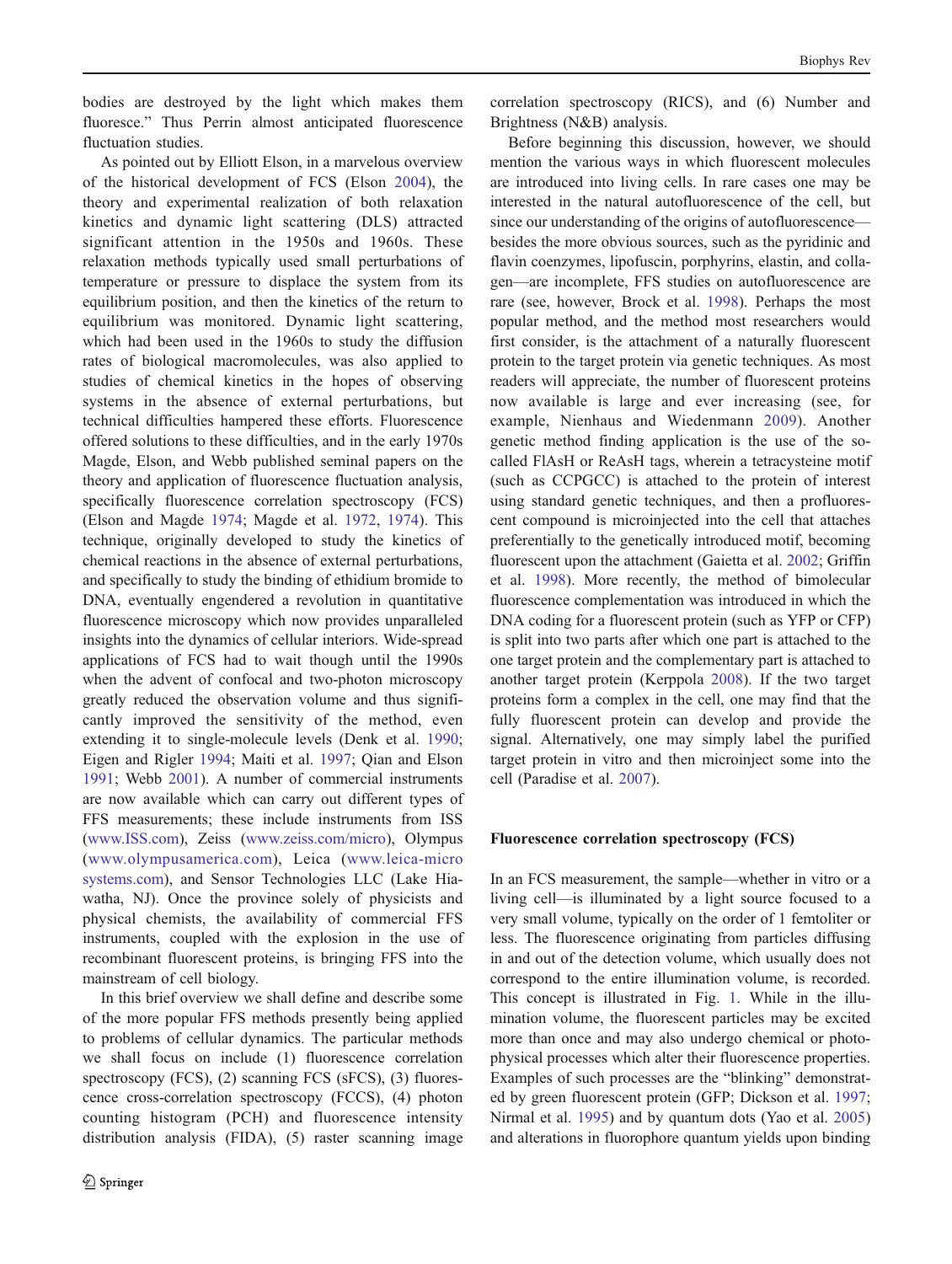<span id="page-2-0"></span>

Fig. 1 A sketch illustrating excitation of a small sample volume and detection of emission from that volume. Also illustrated is the fluctuation in the fluorescence intensity to be expected as fluorophores diffuse into and out of the illumination/detection volume

to macromolecules (e.g., ethidium bromide binding to DNA). All of these considerations lead to fluctuations in the detected fluorescence signal. The data stream thus corresponds to the time course of the fluctuating fluorescence signal as depicted in Fig. 1.

Nowadays, FCS experiments are almost always conducted using a microscope. As in traditional confocal microscopy, the basic requirements for FCS microscopy are: a stable monochromatic excitation source, a high numerical aperture (NA) objective, dichroic and/or emission filters, and efficient photon detection [using either photomultiplier tubes (PMT) or avalanche photodiodes (APD)], combined with some additional electronics, such as autocorrelators, to process the data stream and appropriate software for data analysis. A stable excitation source is crucial because FCS experiments measure the time dependence of the signal fluctuation, and if there is a timedependence inherent in the excitation intensity, that fluctuation will also be present in the recorded data. Technical aspects of the instrumentation, commercial and homebuilt, used to acquire FCS data have been reviewed many times and shall not be repeated here. Readers interested in such technical information are referred to more specialized discussions (such as those given in Berland et al. [1995](#page-10-0); Borejdo [1979;](#page-10-0) Bulseco and Wolf [2007;](#page-10-0) Dertinger et al. [2008](#page-11-0); Hess and Webb [2002;](#page-11-0) Lieto et al. [2003;](#page-11-0) Schwille et al. [1997a\)](#page-12-0). For discussions of FCS applied to total internal reflection fluorescence (TIRF), the reader should see Lieto et al. [\(2003](#page-11-0)) and Ries et al. [\(2008](#page-12-0)). We should note that in order to extract diffusion rates from the FCS data, the precise shape of the detection volume, termed the point spread function (PSF), must be known (for an excellent discussion of point spread functions, the reader should view the lecture by Unruh and Colyer given at the 2006 Advanced Fluorescence Workshop and available on

the website of the Laboratory for Fluorescence Dynamics at <http://www.lfd.uci.edu/workshop/2006>). Typically, FCS practitioners do not determine the PSF directly but, rather, a standard of known diffusional rate, such as fluorescein or rhodamine, is used to calibrate the system. In the literature one often sees a "standard" diffusion rate of 300  $\mu$ m<sup>2</sup>s<sup>-1</sup> assigned to these fluorophores—yet this value appears to be anecdotal. Recent careful determinations of diffusional rates of various xanthene-based dyes (fluorescein, rhodamine, Alexa) suggests that a value near  $430 \mu m^2 s^{-1}$  would be more accurate (Müller et al. [2008](#page-12-0); Petrasek and Schwille [2008](#page-12-0)).

One technical aspect that warrants consideration from the beginning is the use of either one- or two-photon excitation. In principle, FCS and the other fluorescence fluctuation techniques can be conducted using either excitation mode, but some practical considerations influence the use of one over the other. With one-photon excitation and confocal optics, all fluorophores exposed to the illumination beam are excited, but only the emission from those at the focal spot is detected. Out-of-focus fluorescence is eliminated by spatial filtering through a pinhole at a position which is confocal to the focal spot within the sample. In two-photon excitation, a very high local photon density [usually at near infra-red (IR) wavelengths] is achieved at the focal spot of the objective, and fluorophores can experience two-photon absorption, essentially the simultaneous absorption of two photons resulting in excitation of the fluorophore to the first excited singlet state, normally achieved via a one-photon process (for discussions of multiphoton methods and of two-photon cross-sections of various fluorophores, see Bestvater et al. [2002;](#page-10-0) Kim and Cho [2009](#page-11-0); Pawlicki et al. [2009](#page-12-0)). As such, there is no need for a pinhole since fluorophores outside of the focal spot are not excited. Two-photon excitation is increasingly popular in FFS work on cells due to (1) its inherent optical sectioning, i.e., confocal aspect, (2) the fact that photo-toxicity of the out-of-focus near-IR illumination is generally much lower than that of one-photon excitation, and (3) the ability to eliminate Rayleigh or Raman scatter from the observed emission. Also, the illumination volume generated by two-photon excitation can be facilely placed almost anywhere within the cell. A typical PSF for twophoton excitation resembles an ellipsoid, being around 0.3  $\mu$ m in the XY directions and 1.5  $\mu$ m in the Z direction. Of course, there is one great advantage of one-photon excitation sources (such as laser diodes or small gas lasers) versus two-photon sources, namely cost. Two-photon sources have become smaller physically over the years, but they still remain very expensive.

An FCS data stream can be treated in different ways but in this section we shall only consider the autocorrelation function,  $G(\tau)$ . The autocorrelation function is essentially the time-dependent decay of the fluorescence intensity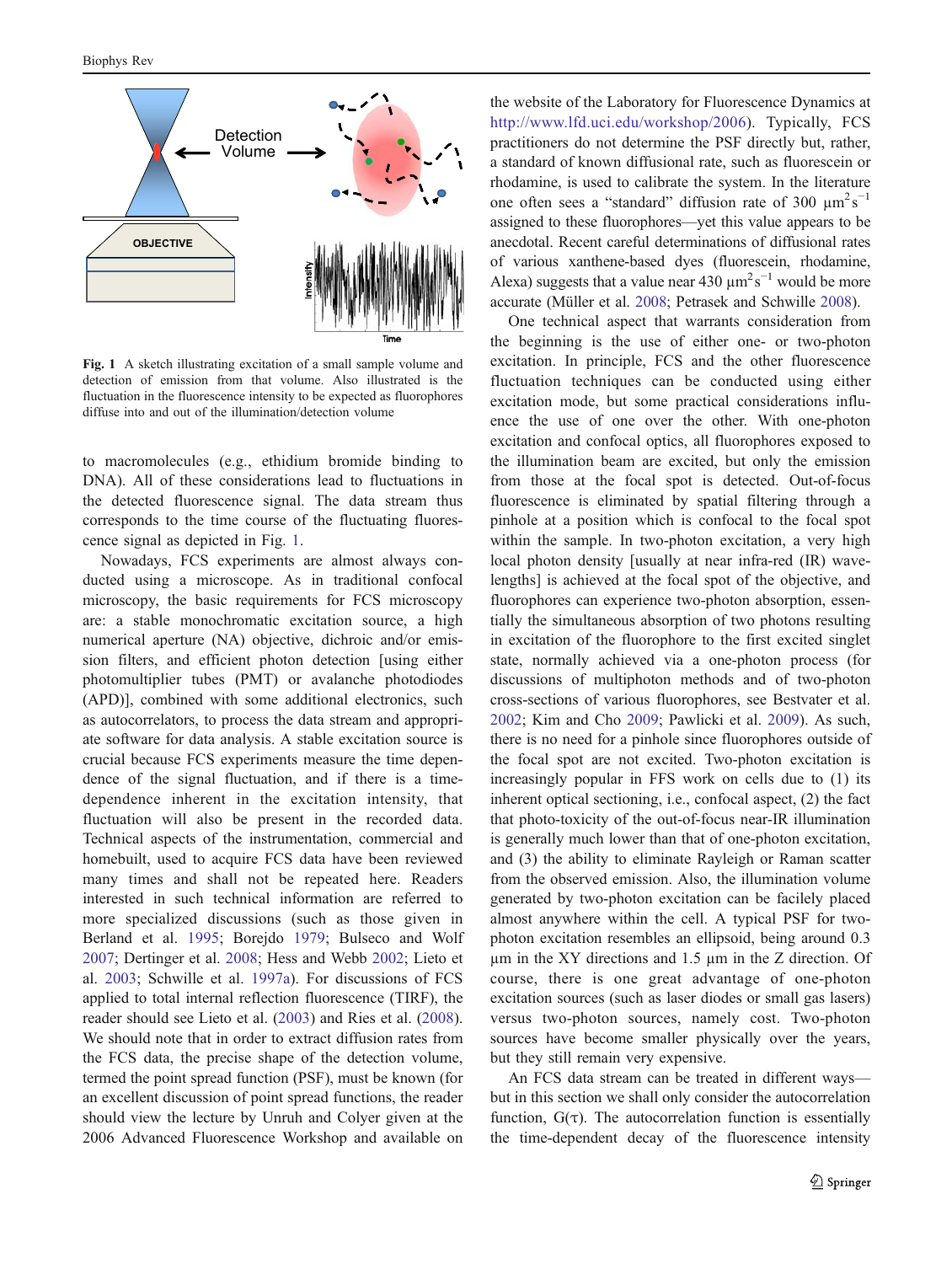

Fig. 2 a Fluorescence correlation spectroscopy (FCS) data intensity stream indicating the average intensity,  $\langle F(t) \rangle$ , the deviation in intensity from the average at a particular time point,  $\delta F(t)$ , and a time interval, t to  $t + \tau$ . **b** Autocorrelation curve indicating the characteristic diffusion time of the curve and the value of the autocorrelation function extrapolated to  $\tau=0$ , i.e. G(0), which is proportional to the reciprocal of the number of particles, N. (The authors acknowledge Enrico Gratton for sketch B, which is from his lecture in the 2007 Advanced Fluorescence Workshop presented by the Laboratory for Fluorescence Dynamics)

fluctuations. Consider the data stream depicted in Fig. 2. The average fluorescence intensity in the data stream is termed  $\langle F(t) \rangle$ , while the variation of any point from the average is termed  $\delta F(t)$ . To calculate the autocorrelation function,  $G(\tau)$ , one multiplies the intensity at some time, t, with the intensity at a later time,  $t + \tau$ , as illustrated in Fig. 2. The average of the product of these two intensities is then divided by the square of the average fluorescence intensity for each value of τ.

$$
G(\tau) = \frac{\langle \delta F(t) . \delta F(t + \tau) \rangle}{\langle F(t) \rangle^2} \tag{1}
$$

Fig. 3 a Autocorrelation curves obtained for aqueous solutions of rhodamine 110 (Rh 110) at 22°C. The concentrations used are indicated on the figure. Squares indicate experimental data while solid lines represent the fit of the data to a Gaussian–Lorentzian point spread function (PSF) with the diffusion constant of 430  $\mu$ m<sup>2</sup>s<sup>-1</sup>. Data were acquired on an ISS Alba FCS spectrometer ([www.ISS.com](http://www.ISS.com)) using 800 nm excitation from a Chameleon Ti:Sapphire laser (Coherent, Santa Clara, CA). b Plot of the reciprocal of G(0) (which is proportional to  $\langle N \rangle$  as a function of Rh 110 concentration. Note that the calculated 1/ G(0) values vary in proportion to the fluorophore concentration, as expected. c Simulation of the autocorrelation function of molecules with different diffusion coefficients with the G(0) normalized to 1

As this calculation is made over many  $\tau$  values, one eventually builds up an entire autocorrelation curve, as shown in Fig. 3. It is easy to understand why an autocorrelation curve has this general shape. Namely, when the signals at times close to one another are multiplied, they are likely to have nearly the same absolute magnitude, since it is likely that the fluorescent particle has not diffused far

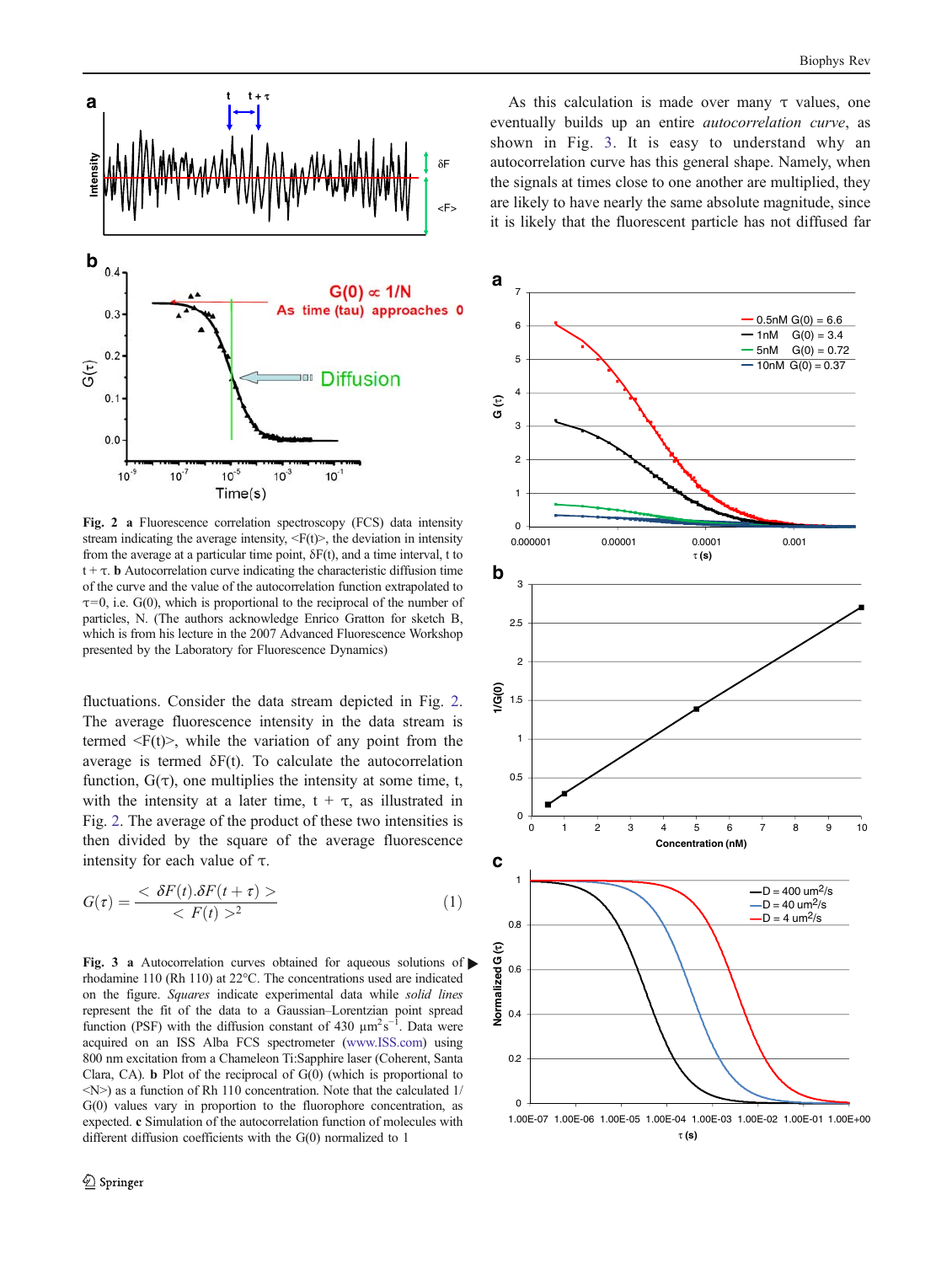between the two moments in time. Hence, the shorter the time intervals in which the signals are compared, i.e., t to  $t + \tau$ , the more likely they are to be correlated. However, as the interval between these two points increases, it is less likely that the signals will correlate, which will result in a decrease in the autocorrelation function.

Alternatively, the autocorrelation function may be calculated using Fourier transforms. This approach has the advantage that it is much less computationally intensive, particularly for large data sets.

$$
G(\tau) = \frac{f^{-1}\left[f(\delta F(t))f^*(\delta F(t+\tau))\right]}{^2}
$$
 (2)

where f is the Fourier transform,  $f^{-1}$  is the inverse transform, and  $f^*$  is the complex conjugate. If the excitation volume and shape are known, one can relate  $G(\tau)$  to the translational diffusion of the target molecule. For the case of a three-dimensional (3D) Gaussian excitation volume:

$$
G(\tau) = \frac{\gamma}{\langle N \rangle} \left(1 + \frac{\tau}{\tau_D}\right)^{-1} \left(1 + S^2 \frac{\tau}{\tau_D}\right)^{-\frac{1}{2}} \tag{3}
$$

where  $\gamma$  is a geometric scaling factor  $\gamma = 1/\sqrt{8}$  for onephoton 3D Gaussian or  $\gamma = 3/(4\pi^2)$  for two-photon Gaussian–Lorentzian], <N> is the average particle number,  $\tau_D$  is the characteristic diffusion time of the particle, also termed the residence time, and  $S = \omega/z$  is the ratio of the axial/radial dimensions of the observation volume. Since the characteristic diffusion time,  $\tau_D$ , is related to the diffusion coefficient, D, by  $\tau_D = \omega^2/4D$ , the autocorrelation function thus leads directly to the diffusion rate of the target molecule, which in turn provides information on the size of the molecule via the Stokes–Einstein–Sutherland equation:

$$
D = \frac{kT}{6\pi\eta r} \tag{4}
$$

where k is Boltzmann's constant, T is the absolute temperature, η is the viscosity of the solvent, and r is the Stokes radius of the particle.

We should note another very important feature of FCS data, namely that the method permits determination of the absolute concentration of the target fluorophore in the illumination/detection volume. Although this parameter may be obvious when dealing with homogeneous solutions of known concentration, it is extremely difficult to obtain when working with living cells and may be an important parameter in such studies.

For many years, diffusion rates were the main point of the experiment. Diffusion rates, for example, provided information on the interaction of the fluorophore with other molecules, as in the case of the original use of the method, ethidium bromide binding to DNA. As the method matured

and as instrumentation became commercially available, an increasing number of in vitro studies appeared. Since this review is primarily concerned with applications of FFS to cells, we shall not give detailed descriptions of such in vitro applications. However, since many in vitro FCS studies illustrate the type of problems which can be studied with the method and may hold interest to some readers, we provide a brief, though obviously incomplete, list of such studies.

- (1) The association and dissociation kinetics of the interaction of  $\alpha$ -bungarotoxin with detergent solubilized nicotinic acetylcholine receptors (AChR) of Torpedo californica was studied by Rauer et al. (Rauer et al. [1996\)](#page-12-0).
- (2) The aggregation of  $\alpha$ -synuclein, which plays a key role in Parkinson's disease, was studied by Gerard et al. (Gerard et al. [2006](#page-11-0); Humpolickova et al. [2006\)](#page-11-0) and the binding of  $\alpha$ -synuclein to lipid vesicles was quantified by Rhoades et al. (Rhoades et al. [2006](#page-12-0)).
- (3) Prion aggregation has been investigated by Riesner [\(2001](#page-12-0)) (Elson Rigler book).
- (4) Aggregation of β-amyloid-peptide using FCS has been reported by several groups, including Tjernberg et al. (Tjernberg et al. [1999\)](#page-12-0) and Garai et al. (Garai et al. [2007\)](#page-11-0).
- (5) Hazlett et al. (Hazlett et al. [2005](#page-11-0)) reviewed the use of FCS to quantify antigen–antibody interactions.
- (6) Sanchez et al. (Sanchez et al. [2001\)](#page-12-0) described the use of two-photon FCS to follow the interaction of a phospholipase with single-lipid and mixed-lipid giant unilamellar vesicles.
- (7) The activation of fibrinogen by thrombin and the early stages of the aggregation of fibrin monomers into fibrin polymers was followed by Bark et al. (Bark et al. [1999\)](#page-10-0).
- (8) Orden and Jung (Orden and Jung [2008\)](#page-12-0) reviewed the application of FFS methods to study nucleic acid hairpin conformations in aqueous solutions.
- (9) Anomalous diffusion in highly concentrated randomcoiled polymer and globular protein solutions, imitating the crowded cellular environment, was studied by Banks and Fradin (Banks and Fradin [2005\)](#page-10-0).
- (10) Sengupta et al. (Sengupta et al. [2003\)](#page-12-0) carried out theoretical and experimental studies on errors in FCS measurements and, in particular, demonstrated a method for extracting information on distributions of diffusion rates for highly heterogeneous systems.
- (11) Sanchez et al. (Sanchez et al. [2004](#page-12-0)) used FCS and brightness analysis (vide infra) to study the dimer– monomer dissociation of  $\alpha\beta$  tubulin induced by guanidinium hydrochloride.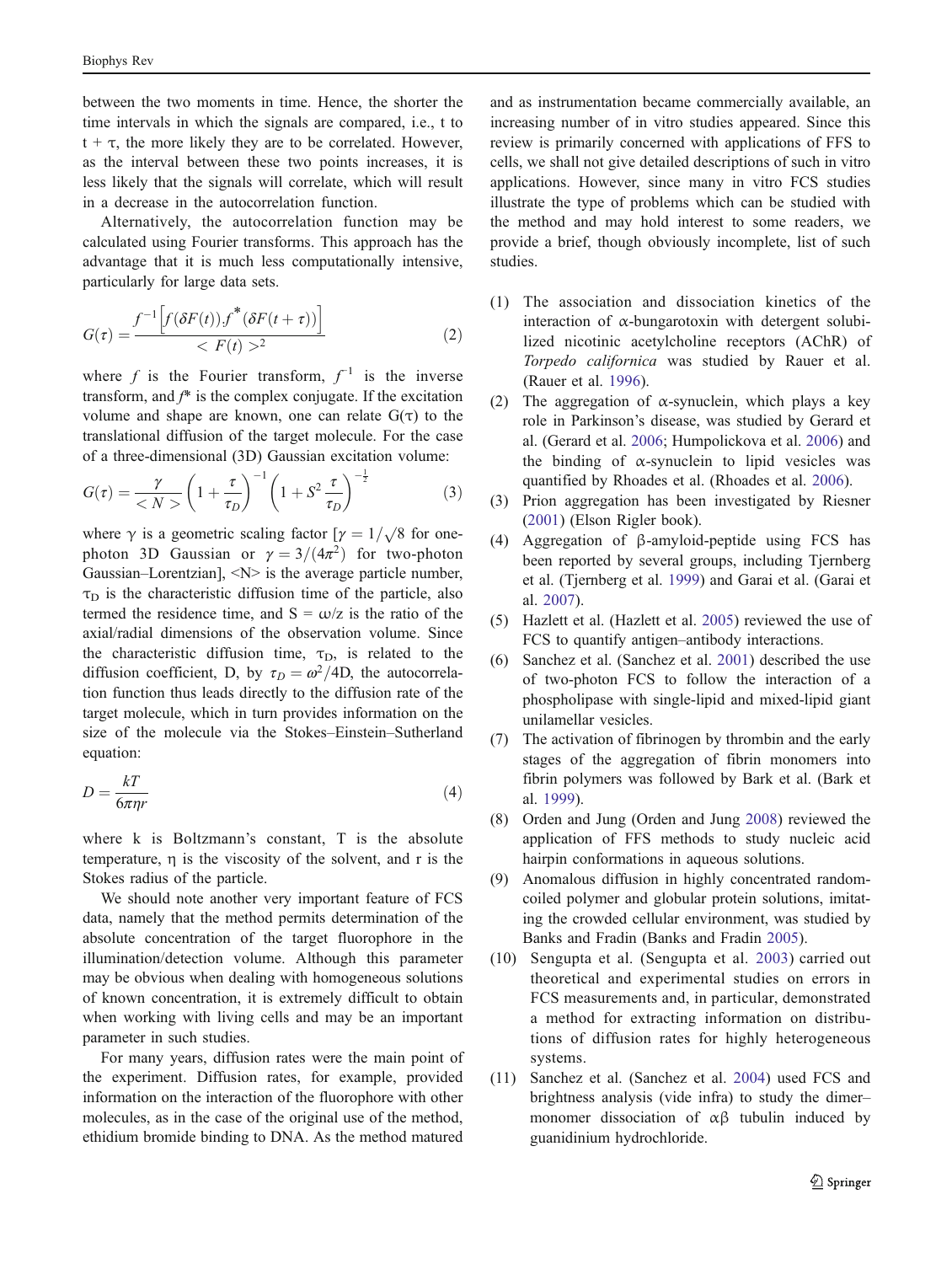- (12) Sanchez and Gratton wrote an excellent review (Sanchez and Gratton [2005](#page-12-0)) of the application of two-photon FCS to study lipid–protein interactions in giant unilamellar vesicles.
- (13) FCS methodologies are also now being implemented in high throughput screening—see, for example, Komura et al. [\(2005](#page-11-0)) and Sugiki et al. ([2009\)](#page-12-0)
- (14) We also note a series of theoretical studies by Földes-Papp (Földes-Papp [2006,](#page-11-0) [2007a](#page-11-0), [b](#page-11-0)), which present thought-provoking discussions of "true" single molecule FCS approaches.

The use of the autocorrelation function for studies in living cells, however, is more limited. The technique is certainly useful for certain applications, such as the binding of ligands to receptors on the cell surface. An excellent review of this area has been written by Briddon and Hill (Briddon and Hill [2007](#page-10-0)) who describe many such studies, including binding to GABA(A) receptors on hippocampal neurons (Meissner and Haberlein [2003\)](#page-12-0), binding of proinsulin C-peptide to intact and detergent solubilized human skin fibroblasts (Henriksson et al. [2001](#page-11-0)), and transferrin binding to human transferrin receptor (Schuler et al. [1999](#page-12-0)), to mention but a few. As more FCS studies on living cells began to appear, however, it became clear that the diffusional rates of many proteins in cellular interiors were much slower than expected. Studies in the 1980s and 1990s on the cellular interiors, using a variety of techniques, had suggested that the translational diffusion of proteins in the crowded milieu of the cytoplasmic environment was about threefold slower than that expected in water. As more sophisticated cell imaging methods became available, however, the existence of networks of diffusional barriers became more evident (reviewed by Luby-Phelps [1994\)](#page-11-0). It now appears that—with few exceptions—the translational diffusions of proteins in the cell interior are significantly slower than one expects from a simple consideration of the molecular mass. An examination of thousands of proteins in yeast cells has shown that the translational diffusion rates, measured by FCS, are much slower than the theoretical values, both in the cytoplasm and in the nucleus (the recording of a lecture on Proteosome-Wide Fluctuation Analysis on Saccharomyces cerevisiae by Winfried Wiegraebe, presented at the 2008 Weber Symposium, can be viewed at [http://www.lfd.uci.](http://www.lfd.uci.edu/weber/symposium/2008/) [edu/weber/symposium/2008/\)](http://www.lfd.uci.edu/weber/symposium/2008/). A recent study from the Berland lab (Wu et al. [2009b\)](#page-13-0) bears on these issues. Namely, these researchers studied the intracellular dynamics of nuclear import receptors (karyopherins), both wildtype and mutants [expressed as enhanced (E)GFP constructs], in human embryonic kidney cells, using both classic autocorrelation functions and brightness analysis (described below). They observed that karyopherins had two- to fivefold lower diffusion coefficients in cells than calculated based on their molecular weights and on the diffusion coefficient of EGFP in cells. This reduction in the diffusional rates indicated that the karyopherins are associated with huge (mega-Dalton) complexes, and not just with their cargo. Brightness analysis showed that the karyopherins were monomeric at all observed concentrations—from 100 to 1000 nM—and thus the slow diffusion was not due to receptor aggregation. Using FCS, Paradise et al. ([2007\)](#page-12-0) also noted the reduced mobility of nuclear transport proteins, both in the cytoplasm and in the nucleus, and also used photobleaching methods to ascertain the contribution from an immobile fraction. Dross et al. ([2009\)](#page-11-0) studied the diffusion of EGFP in cell interiors and also present a useful discussion of the FCS-specific artifacts typically encountered in live cell studies as well as strategies for minimizing them.

## Scanning FCS

A particular variant of FCS that deserves mention is scanning FCS (sFCS). By sFCS, we do not mean simple raster-type scanning of a laser to accumulate an image. Rather, we refer to the method of scanning the excitation in a particular pattern—usually circular, but sometimes a simple line scan—while obtaining FCS data at each point along the scan. Although the earliest implementations of the scanning approach to FFS utilized fixed illumination and a translating sample stage (Petersen et al. [1986](#page-12-0); Weissman et al. [1976\)](#page-13-0), present-day scanning is almost always accomplished by keeping the sample stationary while scanning the laser (see, for example, Berland et al. [1996;](#page-10-0) Ruan et al. [2004;](#page-12-0) Skinner et al. [2005](#page-12-0)). The sFCS method is particularly useful in cases wherein it is difficult to localize the excitation beam precisely in a target area—for example, a membrane. By scanning across the membrane, one is sure to have the beam traverse the target area, and if a circular scan is utilized, the beam will cross the membrane twice during each scan. The data stream can then be presented as a "carpet" that renders evident which data are associated with particular regions. An example of a circular scan and the associated carpet is shown in Fig. [4](#page-6-0) (obtained from Garcia-Marcos et al. [2008\)](#page-11-0). In this case, different ribosomal stalk proteins were linked with EGFP, and the image of the resulting yeast cell is shown in Fig. [4a](#page-6-0) along with a red circle depicting the scan. The "carpet" corresponding to the scan is shown in Fig. [4b](#page-6-0) with the X-coordinate displaying the number of the scan and the Y-coordinate displaying the time along a particular scan. For each line in the "carpet", PCH analysis (discussed below) was carried out to determine how many EGFP-labeled proteins were in each ribosome, which addressed the question of the distribution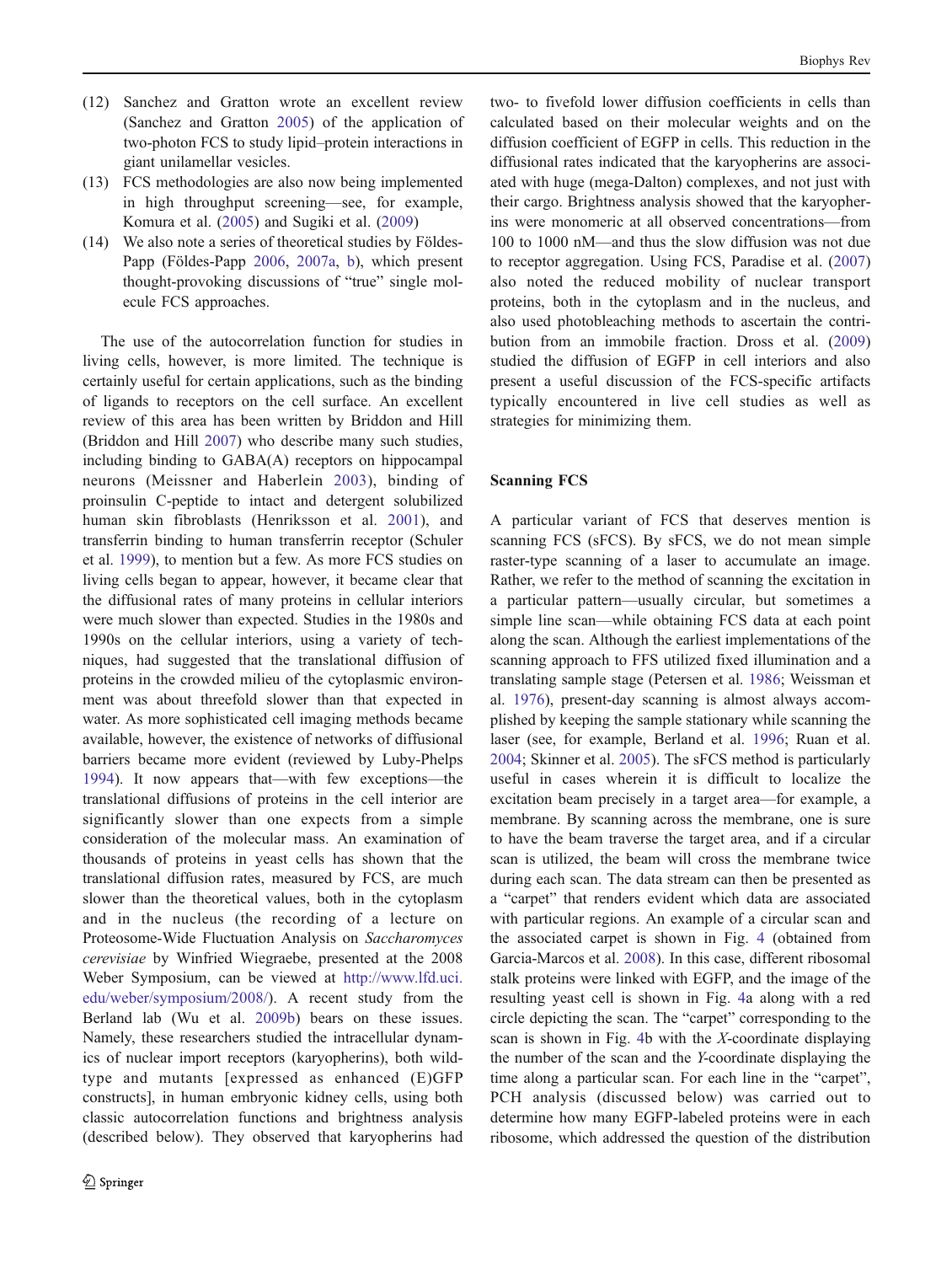<span id="page-6-0"></span>Fig. 4 a Intensity image of a yeast cell expressing enhanced green fluorescent protein (EGFP)-labeled ribosomal stalk proteins. The scanning orbit is depicted by the red circle (radius 1.52  $\mu$ m). The point labeled 0 corresponds to the beginning of the scan (*point*  $\theta$  in the  $X$ position column in the ''carpet'') and the end of the scan (point 63 in the  $X$ -position column in the "carpet"). **b** XY transformation of the raw scanning FCS. The Xposition columns represent points along one circular scan, and the Y-position rows represent successive scans, with each scan taking 1 ms. The color scale indicates the relative intensities of the sections, with orange being the most intense and blue corresponding to intensities outside of the cell. Data were acquired at 64 kHz. c The time–intensity–position data of the ''carpet'' shown in b are replotted as a surface. The intensity–color scale is the same. (From Garcia-Marcos et al. [2008\)](#page-11-0)



of different stalk proteins among the ribosome population in the living yeast cell. One should note that the diffusional rate of the target fluorophore should be slower than the orbital scanning rate to avoid biasing the recovered diffusion coefficient. Recently, Ries et al. [\(2009](#page-12-0)) used line-scan FCS (the data are collected along a single scan line) to obtain the diffusion coefficients and absolute concentrations of probes associated with biological membranes, while Petrasek et al. [\(2008](#page-12-0)) utilized scanning FCS to study the dynamics of the PAR-2 protein in the cytoplasm and on the cortex of Caenorhabditis elegans eggs before asymmetric cell division.

We note that an excellent source of information on RICS and other advanced FCS approaches, such as scanning FCS and N&B analysis (discussed below), can be found on the

website for the Laboratory for Fluorescence Dynamics, and in particular on the sites presenting the lectures from the annual advanced workshops: <http://www.lfd.uci.edu/workshop/>.

#### Fluorescence cross-correlation spectroscopy

The suggestion that the signals from two different fluorophores, associated in some manner, could be followed by cross-correlation was first made by Rigler and Eigen (Eigen and Rigler [1994](#page-11-0)), and the first experimental realization of this approach was made by Schwille et al. ([1997b\)](#page-12-0). In the original manifestation of this method, two different laser beams, of two different wavelengths, were used in a onephoton mode to excite two different fluorophores. The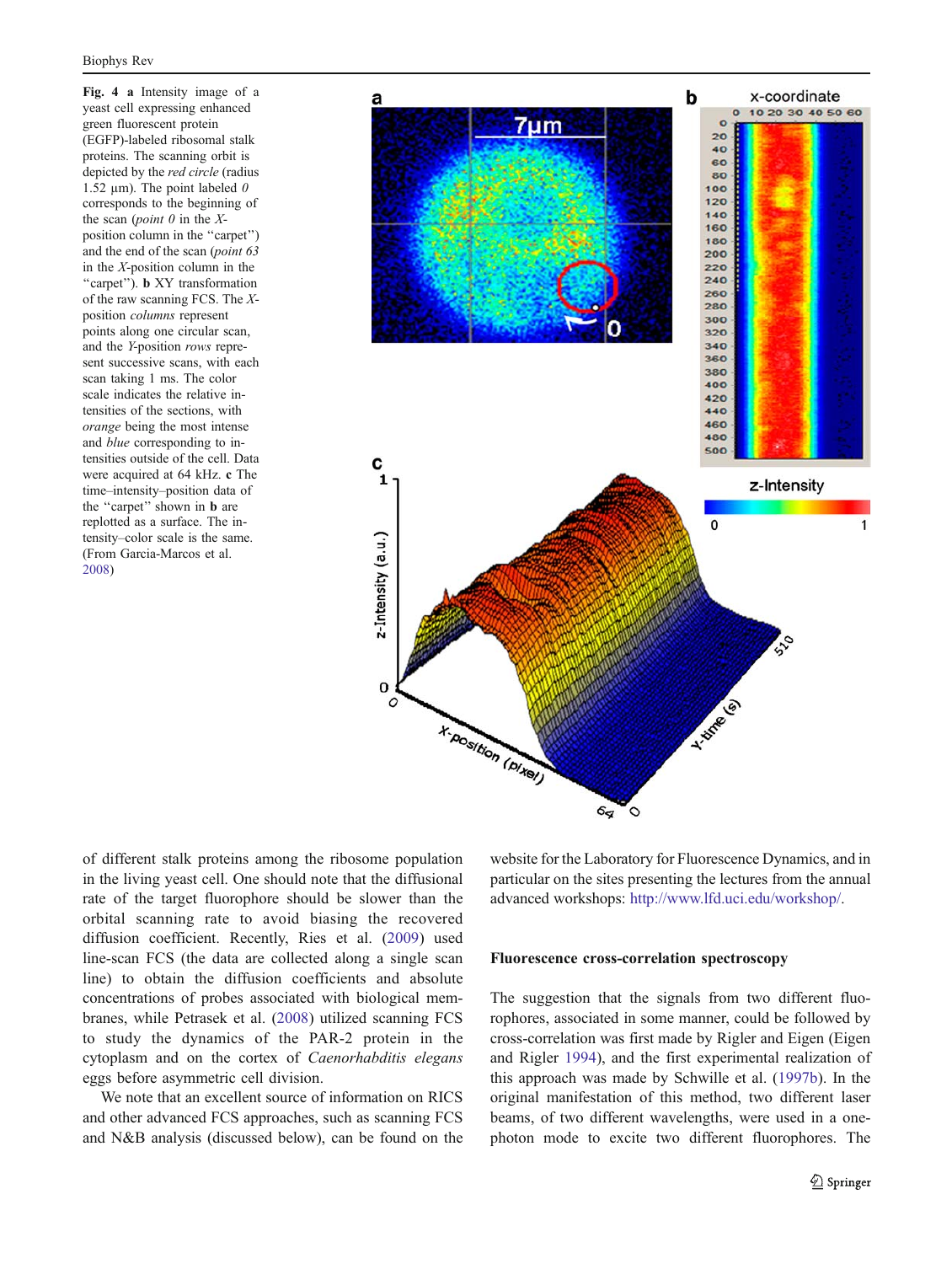<span id="page-7-0"></span>development and wide-spread utilization of two-photon lasers has greatly simplified the FCCS approach since typical fluorophores have sufficiently broad two-photon absorption cross sections, such that one excitation wavelength can effectively excite two different fluorophores. An example of this approach is given in Fig. 5. As indicated, the sample has two different fluorophores, indicated as red and green, whose emission can be separated by appropriate filters. The most common applications in cells utilize different fluorescent proteins, such as EGFP and mCherry. Each fluorophore will give rise to its own distinct autocorrelation curve, but it is also possible to cross-correlate the signals. In other words, the signal at one particular time



Fig. 5 Illustration depicting a dual color cross-correlation scenario. A sample containing both "green" and "red" proteins can be viewed through green or red filters that pass only one color. In this case, since the number of proteins and their diffusion rate are shown to be the same, the autocorrelation curves for data acquired through either green or red filters should look similar. When the green and red signals are cross-correlated, however, only the dimers containing both green and red proteins will contribute to the cross-correlated signal



Fig. 6 Molecular brightness of EGFP and EGFP<sub>2</sub> as a function of average photon count rate and protein concentration. Note that the brightness levels are independent of concentration. Each data point represents the brightness measured in different cells expressing either EGFP or EGFP<sub>2</sub>. (Adapted from Chen et al. [2003\)](#page-11-0)

for fluorophore 1 can be correlated with the signal at a different time for fluorophore 2. If the two fluorophores are in some way linked, then the resulting cross-correlated signal will show correlation, as indicated in Fig. 5. (For examples and reviews of this approach, see Berland [2004](#page-10-0); Bacia et al. [2002, 2006](#page-10-0); Bacia and Schwille [2003](#page-10-0); Hwang and Wohland [2007](#page-11-0); Rarbach et al. [2001](#page-12-0); Ruan and Tetin [2008;](#page-12-0) Weidtkamp-Peters et al. [2009](#page-13-0).) The great advantage of this approach over fluorescence resonance energy transfer (FRET) methods commonly used to determine the proximity of fluorophores is that there is no requirement regarding the orientation or distance between the fluorophores. All that is required is that the movements of the two fluorophores are associated.

# Photon counting histogram/fluorescence-intensity distribution analysis

Although the kinetics or temporal behavior of fluorescence fluctuations is best described by the autocorrelation function, the intensity of these fluctuations may also be analyzed in terms of a distribution. Initial approaches to this problem were presented by Palmer and Thompson [\(1987](#page-12-0), [1989](#page-12-0)). Qian and Elson ([1990a,](#page-12-0) [b\)](#page-12-0) then developed a technique based on the analysis of first and second moments of the photon counts. In 1999, two groups, from the USA and Germany independently extended this approach (Chen et al. [1999](#page-11-0); Kask et al. [1999\)](#page-11-0). The two groups named their methods photon counting histogram (PCH) (Chen et al.) and fluorescence-intensity distribution analyisis (FIDA) (Kask et al.). In 2004, Müller developed the related fluorescence cumulant analysis (FCA) approach (Müller [2004\)](#page-12-0). All of these methods rely on the determination of the inherent "brightness" of a fluorophore, i.e., the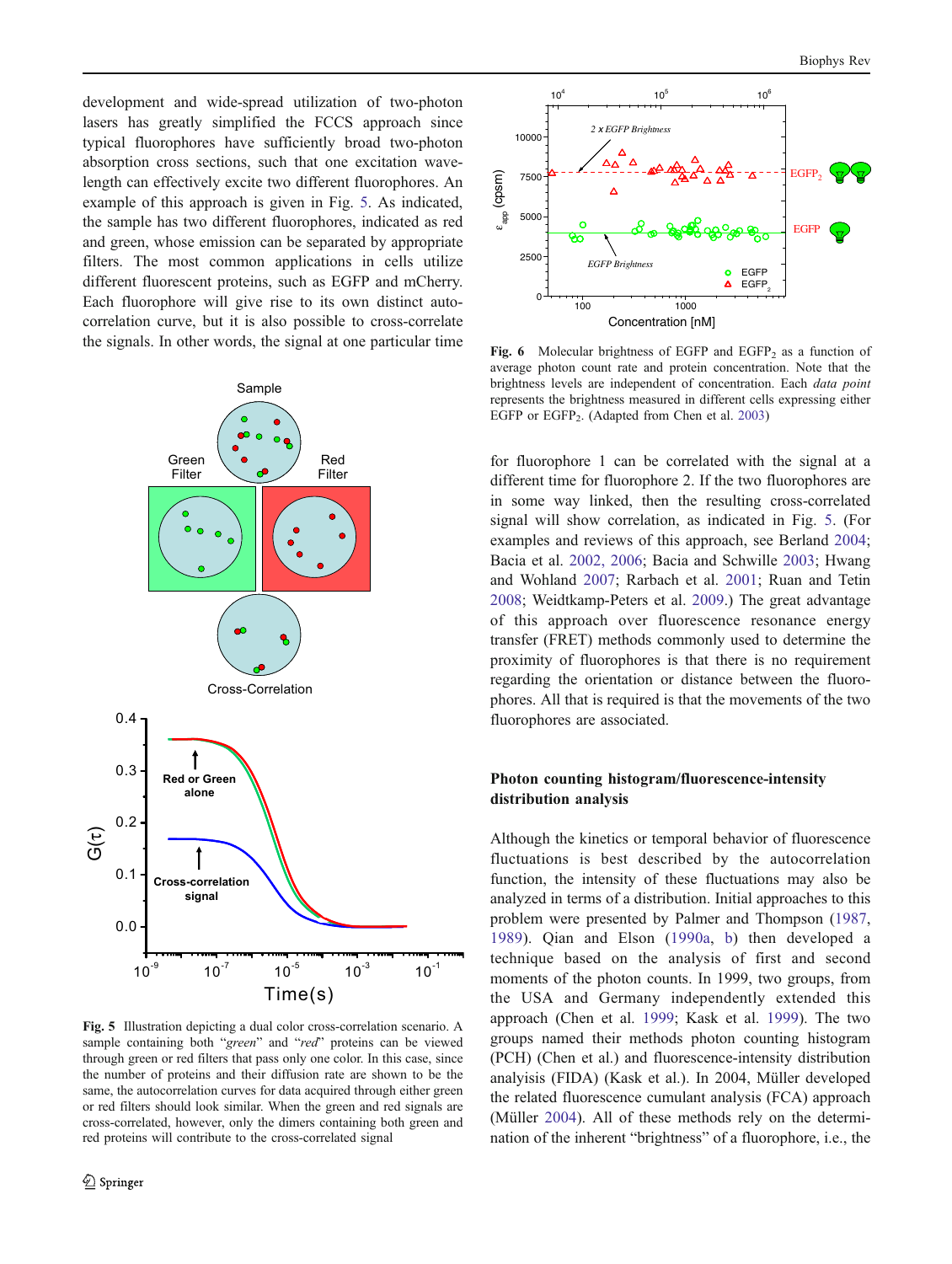<span id="page-8-0"></span>

Fig. 7 Sketch illustrating the multiple-shifting operation carried out to calculate a spatial correlation function. The time scale associated with each aspect of an image is also shown. Typically, 50 to 100 frames are required for a raster scanning image correlation spectroscopy (RICS) analysis



actual counts per second per molecule (CPSM), which depends, of course, on the specific illumination and detection conditions of the particular experiment. The utility of the brightness approach to study protein complexes in living cells has been demonstrated by several groups (Chen et al. [2003](#page-11-0); Chen and Müller [2007](#page-10-0); Garcia-Marcos et al. [2008](#page-11-0); Wu et al. [2009a,](#page-13-0) [b\)](#page-13-0). An illustration of the brightness principle is shown in Fig. [6](#page-7-0) (taken from J. Müller; redrawn from Chen et al. [2003\)](#page-11-0). In a recent tour de force of the application of brightness analysis, Chen et al. [\(2009\)](#page-11-0) used the method to determine the stoichiometry of HIV-1 Gag proteins in viral-like particles (VLP) in COS-1 cells—finding values ranging from 750–2500, while the size of the VLPs remained relatively constant, as measured by the diffusion coefficients, which fit to a hydrodynamic diameter of 130 nm.

### Raster scanning image correlation spectroscopy

Raster scanning image correlation spectroscopy (RICS) is one form of image correlation spectroscopy (ICS). The latter was originally developed by Nils Petersen (Petersen [1986;](#page-12-0) Petersen et al. [1986\)](#page-12-0) as an image analog of traditional FCS. In ICS, spatial autocorrelations are calculated from

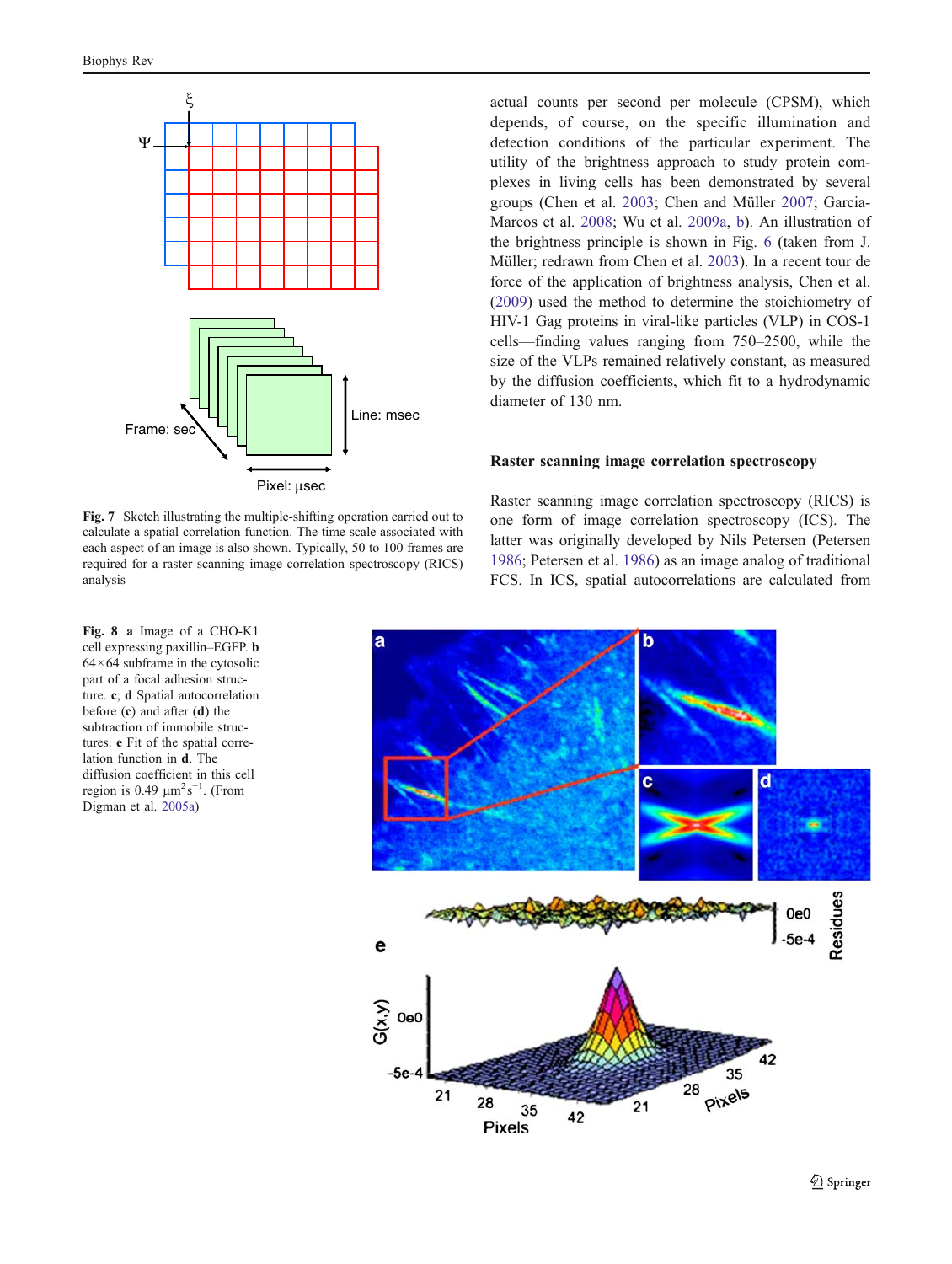<span id="page-9-0"></span>stacks of images obtained in a time-series. This method was extended in Enrico Gratton's lab (Digman et al. [2005a,](#page-11-0) [b](#page-11-0); Digman and Gratton [2009\)](#page-11-0) to use a laser-scanning microscope to probe the time structure in images to spatially correlate pixels separated by microseconds (adjacent pixels in a line), milliseconds (pixels in successive lines), and seconds (pixels in different frames). Many other variants of the ICS method have appeared including TICS, ICCS, STICS, kICS, and PICS, and the bewildered reader should consult the excellent review by Kolen and Wiseman (Kolin and Wiseman [2007](#page-11-0)), which will guide him/her through this acronym jungle. The diffusion of a particle in a uniform medium can be described by the relation:

$$
C(r,t) = \frac{1}{(4\pi Dt)^{3/2}} \exp\left(-\frac{r^2}{4Dt}\right)
$$
 (5)

where C(r, t) represents the concentration of the particle at position r and time t, and D is the diffusion coefficient. In a RICS experiment, we are concerned with the spatial aspect. In this method, the spatial autocorrelation is similar to the time-dependent autocorrelation function carried out in traditional FCS except that the correlation is carried out on different spatial points in the image, as illustrated in Fig. [7.](#page-8-0) In this case, the autocorrelation is defined as:

$$
G(\xi, \psi) = \frac{< I(x, y) \cdot I(x + \xi, y + \psi) >}{< I(x, y) >^2} \tag{6}
$$

where  $\xi$  and  $\psi$  represent the spatial increments in the x and y directions, respectively, which are correlated. Spatial correlation functions are illustrated in Fig. [8b](#page-8-0)–e. One must bear in mind that in a RICS experiment the scan rate must be compatible with the diffusion being examined, or for that matter with any process which affects this diffusion. Details on this consideration can be found in the initial publications by Digman et al. ( [2005a,](#page-11-0) [b](#page-11-0)). An example of a RICS analysis is shown in Fig. [8](#page-8-0) from Digman et al. [\(2008a](#page-11-0)). As shown, an important aspect of the RICS method is that it permits the subtraction of immobile components and hence allows one to better quantify dynamic aspects of the system. In the paxillin study, the authors were able to study the assembly and disassembly of paxillin aggregates at focal adhesions in various loci in the cell. A recent study by Gielen et al. (Gielen et al. [2009\)](#page-11-0) used the RICS approach to measure the diffusion of lipidlike probes in artificial and natural membranes.

Fig. 9 An example of number and brightness (N&B) analysis from Digman et al. [\(2008b](#page-11-0)). Paxillin–EGFP was expressed in CHO-K1 cells. a Image intensity map showing paxillin accumulating at focal adhesions (image size  $31 \times 31$  μm). **b** Brightness image showing that larger B values are at the borders of some adhesions. c All pixels having brightness values of 1150 counts/s/molecule (corresponding to EGFP monomers) are selected. Note that these points accumulate in the cytosol. d All pixels of 11,500 counts/s/molecule are selected. Note that these pixels are at the borders of the adhesions

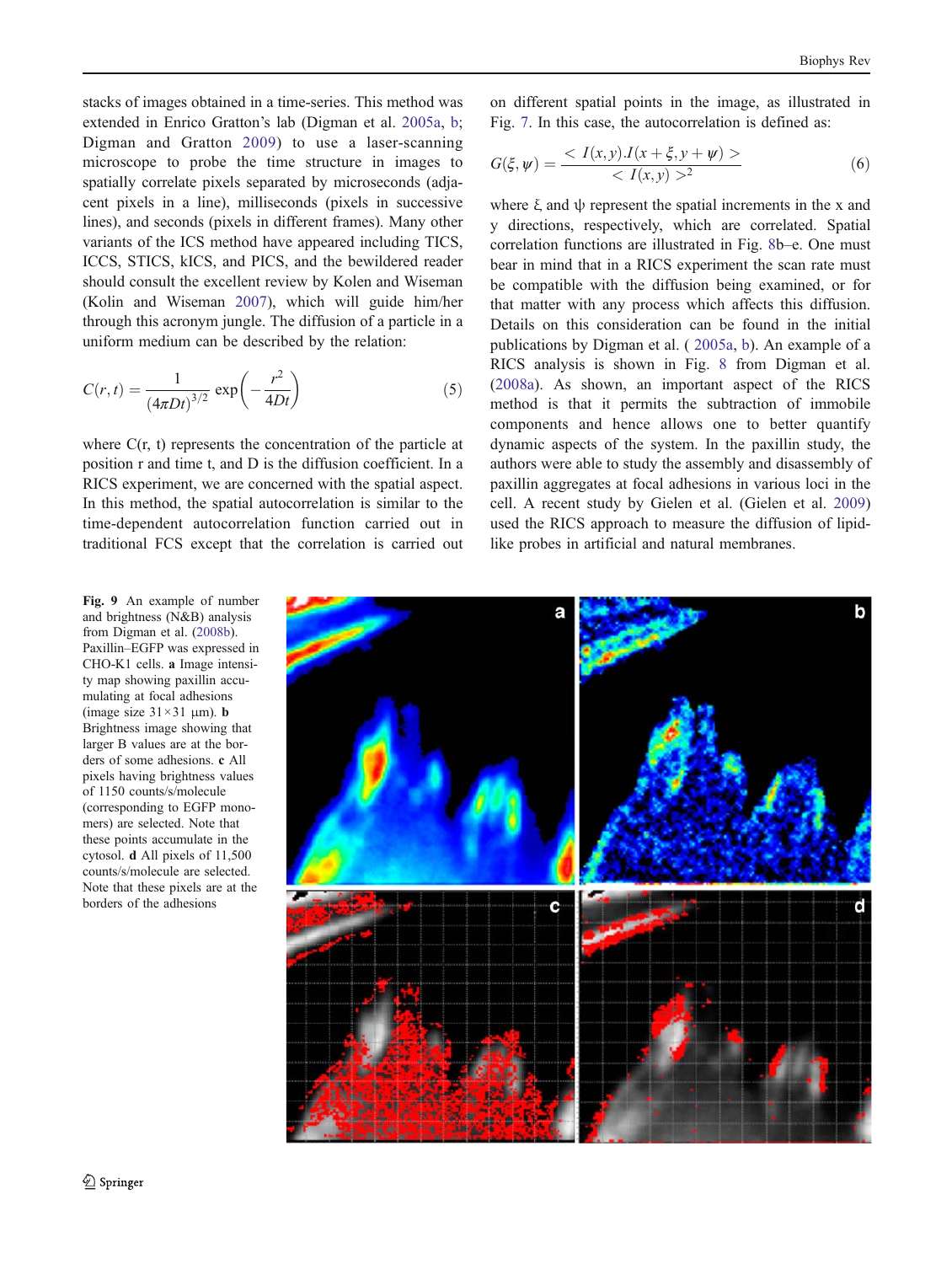### <span id="page-10-0"></span>Number and brightness

The number and brightness (N&B) approach to image analysis was recently introduced by Enrico Gratton's laboratory (Digman et al. [2008b,](#page-11-0) [2009\)](#page-11-0). This technique can be applied to images acquired using confocal microscopy or TIRF (Unruh and Gratton [2008\)](#page-12-0) as long as the pixel dwell time is less than the characteristic diffusion time of the particle. The N&B approach can be considered the imaging equivalent of the PCH method; however, N&B does not require a non-linear fit of the data, and the average particle number <N> and particle brightness B are extracted directly from the image intensity data.

$$
B = \frac{\sigma^2}{\langle k \rangle}; \qquad \langle N \rangle = \frac{\langle k \rangle^2}{\sigma^2} \tag{7}
$$

where  $\langle k \rangle = \sum k_i/M$  is the average number of counts, k is the number of counts for each image i, M is the total number of images,  $\sigma^2 = \sum (k_i - \langle k \rangle)^2 / M$  is the variance of the number of counts. This analysis is carried out for each pixel. However there is also a contribution to the variance of the signal due to the shot noise of the detector; thus, the true number of molecules, n, and brightness,  $ε$ , are given by:

$$
n = \frac{\langle k \rangle^2}{\sigma^2 - \langle k \rangle}; \qquad \varepsilon = \frac{\sigma^2 - \langle k \rangle}{\langle k \rangle} \tag{8}
$$

It should be noted that the PCH method requires acquisition of a large number of photons at each point for reasonable precision of the oligomeric state of the target molecule and as such does not readily lend itself to image analysis. The N&B approach, although not as precise at each pixel in the image as the PCH method, nonetheless allows for a rapid estimation of aggregate size. The general concept is illustrated in Fig. [9](#page-9-0) (modified from Digman et al. [2008a\)](#page-11-0). The N&B approach has thus far only been applied to relatively few biological systems. One of the more recent applications was by Sanabria et al. ([2008](#page-12-0)) who used N&B and RICS to investigate the effect of calcium on eGFP– calmodulin and its interaction with other cellular proteins.

# Closing remarks

The preceding discussion has briefly covered several of the FFS methods currently being applied to cell biology. These techniques are becoming ever more accessible to biologists as commercial instrumentation becomes less expensive and as specialized workshops and courses teaching the latest methodologies reach increasing numbers of students. Given these considerations, coupled with the continual appearance of new and exciting genetic and molecular biological

manipulations, one can expect ever increasing applications of FFS in the life sciences. We hope this review will motivate some readers to learn more about this exciting area and to consider using FFS to shed light on their favorite biological mystery.

Acknowledgments The authors wish to thank Nicholas James for critically reading the manuscript. This work was supported by National Institutes of Health grant RO1GM076665 (DMJ) and a grant from Allergan, Inc.

## References

- Bacia K, Schwille P (2003) A dynamic view of cellular processes by in vivo fluorescence auto- and cross-correlation spectroscopy. Methods 29:74–85
- Bacia K, Majoul IV, Schwille P (2002) Probing the endocytic pathway in live cells using dual-color fluorescence cross-correlation analysis. Biophys J 83:1184–1193
- Bacia K, Kim SA, Schwille P (2006) Fluorescence cross-correlation spectroscopy in living cells. Nat Methods 3:83–89
- Banks DS, Fradin C (2005) Anomalous diffusion of proteins due to molecular crowding. Biophys J 89:2960–2971
- Bark N, Földes-Papp Z, Rigler R (1999) The incipient stage in thrombininduced fibrin polymerization detected by FCS at the single molecule level. Biochem Biophys Res Commun 260:35–41
- Berland KM (2004) Detection of specific DNA sequences using dualcolor two-photon fluorescence correlation spectroscopy. J Biotechnol 108:127–136
- Berland KM, So PT, Gratton E (1995) Two-photon fluorescence correlation spectroscopy: method and application to the intracellular environment. Biophys J 68:694–701
- Berland KM, So PT, Chen Y, Mantulin WW, Gratton E (1996) Scanning two-photon fluctuation correlation spectroscopy: particle counting measurements for detection of molecular aggregation. Biophys J 71:410–420
- Bestvater F, Spiess E, Stobrawa G, Hacker M, Feurer T, Porwol T, Berchner-Pfannschmidt U, Wotzlaw C, Acker H (2002) Twophoton fluorescence absorption and emission spectra of dyes relevant for cell imaging. J Microsc 208:108–115
- Borejdo J (1979) Motion of myosin fragments during actin-activated ATPase: fluorescence correlation spectroscopy study. Biopolymers 18:2807–2820
- Briddon SJ, Hill SJ (2007) Pharmacology under the microscope: the use of fluorescence correlation spectroscopy to determine the properties of ligand-receptor complexes. Trends Pharmacol Sci 28:637–645
- Brock R, Hink MA, Jovin TM (1998) Fluorescence correlation microscopy of cells in the presence of autofluorescence. Biophys J 75:2547–2557
- Brown R (1828) A brief account of microscopical observations made in the months of June, July and August 1827 on the particles contained in the pollen of plants; and on the general existence of active molecules in organic and inorganic bodies. Ray Society (1868), London
- Bulseco DA, Wolf DE (2007) Fluorescence correlation spectroscopy: molecular complexing in solution and in living cells. Methods Cell Biol 81:525–559
- Chen Y, Müller JD (2007) Determining the stoichiometry of protein heterocomplexes in living cells with fluorescence fluctuation spectroscopy. Proc Natl Acad Sci USA 104:3147–3152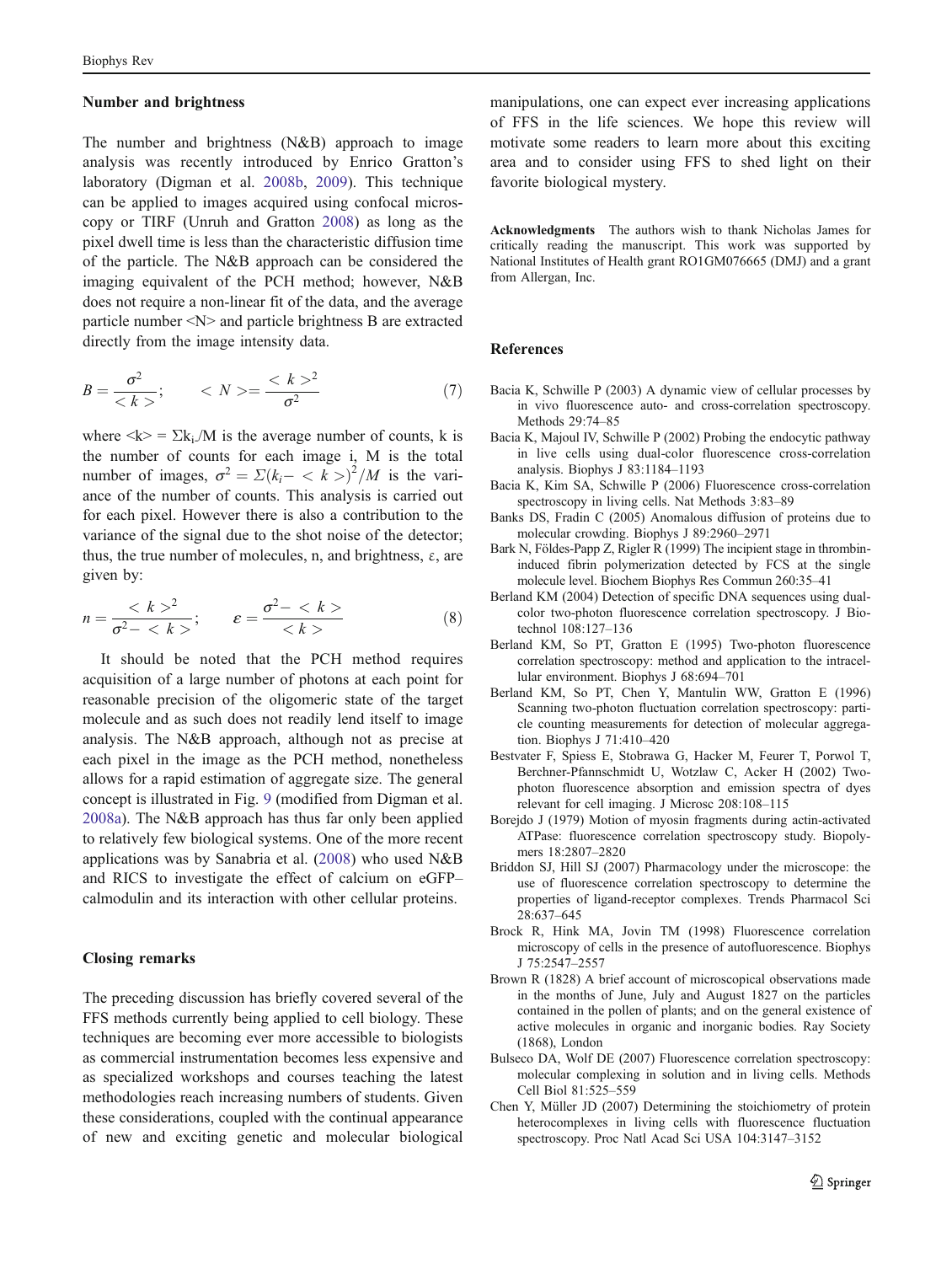- <span id="page-11-0"></span>Chen Y, Müller JD, Berland KM, Gratton E (1999) Fluorescence fluctuation spectroscopy. Methods 19:234–252
- Chen Y, Wei LN, Müller JD (2003) Probing protein oligomerization in living cells with fluorescence fluctuation spectroscopy. Proc Natl Acad Sci USA 100:15492–15497
- Chen Y, Wu B, Musier-Forsyth K, Mansky LM, Müller JD (2009) Fluorescence fluctuation spectroscopy on viral-like particles reveals variable gag stoichiometry. Biophys J 96:1961–1969
- Denk W, Strickler JH, Webb WW (1990) Two-photon laser scanning fluorescence microscopy. Science 248:73–76
- Dertinger T, Loman A, Ewers B, Müller CB, Kramer B, Enderlein J (2008) The optics and performance of dual-focus fluorescence correlation spectroscopy. Opt Express 16:14353–14368
- Dickson RM, Cubitt AB, Tsien RY, Moerner WE (1997) On/off blinking and switching behaviour of single molecules of green fluorescent protein. Nature 388:355–358
- Digman MA, Gratton E (2009) Analysis of diffusion and binding in cells using the RICS approach. Microsc Res Tech 72:323–332
- Digman MA, Brown CM, Sengupta P, Wiseman PW, Horwitz AR, Gratton E (2005a) Measuring fast dynamics in solutions and cells with a laser scanning microscope. Biophys J 89:1317–1327
- Digman MA, Sengupta P, Wiseman PW, Brown CM, Horwitz AR, Gratton E (2005b) Fluctuation correlation spectroscopy with a laser-scanning microscope: exploiting the hidden time structure. Biophys J 88:L33–L36
- Digman MA, Dalal R, Horwitz AF, Gratton E (2008a) Mapping the number of molecules and brightness in the laser scanning microscope. Biophys J 94:2320–2332
- Digman MA, Brown CM, Horwitz AR, Mantulin WW, Gratton E (2008b) Paxillin dynamics measured during adhesion assembly and disassembly by correlation spectroscopy. Biophys J 94: 2819–2831
- Digman MA, Wiseman PW, Choi C, Horwitz AR, Gratton E (2009) Stoichiometry of molecular complexes at adhesions in living cells. Proc Natl Acad Sci USA 106:2170–2175
- Dross N, Spriet C, Zwerger M, Müller G, Waldeck W, Langowski J (2009) Mapping eGFP oligomer mobility in living cell nuclei. PLoS ONE 4:e5041
- Eigen M, Rigler R (1994) Sorting single molecules: application to diagnostics and evolutionary biotechnology. Proc Natl Acad Sci USA 91:5740–5747
- Einstein A (1905) Über die von der molekularkinetischen Theorie der Wärme geforderte Bewegung von in ruhenden Flüssigkeiten suspendierten Teilchen. Ann Phys 322:549–560
- Elson EL (2004) Quick tour of fluorescence correlation spectroscopy from its inception. J Biomed Opt 9:857–864
- Elson EL, Magde D (1974). Fluorescence correlation spectroscopy. I. Conceptual basis and theory. Biopolymers 13(1):1–27
- Földes-Papp Z (2006) What it means to measure a single molecule in a solution by fluorescence fluctuation spectroscopy. Exp Mol Pathol 80:209–218
- Földes-Papp Z (2007a) Fluorescence fluctuation spectroscopic approaches to the study of a single molecule diffusing in solution and a live cell without systemic drift or convection: a theoretical study. Curr Pharm Biotechnol 8:261–273
- Földes-Papp Z (2007b) 'True' single-molecule molecule observations by fluorescence correlation spectroscopy and two-color fluorescence cross-correlation spectroscopy. Exp Mol Pathol 82:147– 155
- Gaietta G, Deerinck TJ, Adams SR, Bouwer J, Tour O, Laird DW, Sosinsky GE, Tsien RY, Ellisman MH (2002) Multicolor and electron microscopic imaging of connexin trafficking. Science 296:503–507
- Garai K, Sureka R, Maiti S (2007) Detecting amyloid-beta aggregation with fiber-based fluorescence correlation spectroscopy. Biophys J 92:L55–L57
- Garcia-Marcos A, Sanchez SA, Parada P, Eid J, Jameson DM, Remacha M, Gratton E, Ballesta JP (2008) Yeast ribosomal stalk heterogeneity in vivo shown by two-photon FCS and molecular brightness analysis. Biophys J 94:2884–2890
- Gerard M, Debyser Z, Desender L, Kahle PJ, Baert J, Baekelandt V, Engelborghs Y (2006) The aggregation of alpha-synuclein is stimulated by FK506 binding proteins as shown by fluorescence correlation spectroscopy. FASEB J 20:524–526
- Gielen E, Smisdom N, vandeVen M, De Clercq B, Gratton E, Digman M, Rigo JM, Hofkens J, Engelborghs Y, Ameloot M (2009) Measuring diffusion of lipid-like probes in artificial and natural membranes by raster image correlation spectroscopy (RICS): use of a commercial laser-scanning microscope with analog detection. Langmuir 25:5209–5218
- Griffin BA, Adams SR, Tsien RY (1998) Specific covalent labeling of recombinant protein molecules inside live cells. Science 281: 269–272
- Hazlett TL, Ruan Q, Tetin SY (2005) Application of fluorescence correlation spectroscopy to hapten-antibody binding. Methods Mol Biol 305:415–438
- Henriksson M, Pramanik A, Shafqat J, Zhong Z, Tally M, Ekberg K, Wahren J, Rigler R, Johansson J, Jornvall H (2001) Specific binding of proinsulin C-peptide to intact and to detergentsolubilized human skin fibroblasts. Biochem Biophys Res Commun 280:423–427
- Hess ST, Webb WW (2002) Focal volume optics and experimental artifacts in confocal fluorescence correlation spectroscopy. Biophys J 83:2300–2317
- Humpolickova J, Gielen E, Benda A, Fagulova V, Vercammen J, Vandeven M, Hof M, Ameloot M, Engelborghs Y (2006) Probing diffusion laws within cellular membranes by Z-scan fluorescence correlation spectroscopy. Biophys J 91:L23–L25
- Hwang LC, Wohland T (2007) Recent advances in fluorescence crosscorrelation spectroscopy. Cell Biochem Biophys 49:1–13
- Kask P, Palo K, Ullmann D, Gall K (1999) Fluorescence-intensity distribution analysis and its application in biomolecular detection technology. Proc Natl Acad Sci USA 96:13756–13761
- Kerppola TK (2008) Bimolecular fluorescence complementation (BiFC) analysis as a probe of protein interactions in living cells. Annu Rev Biophys 37:465–487
- Kim HM, Cho BR (2009) Two-photon probes for intracellular free metal ions, acidic vesicles, and lipid rafts in live tissues. Acc Chem Res (in press)
- Kolin DL, Wiseman PW (2007) Advances in image correlation spectroscopy: measuring number densities, aggregation states, and dynamics of fluorescently labeled macromolecules in cells. Cell Biochem Biophys 49:141–164
- Komura H, Matsuda K, Shigemoto Y, Kawahara I, Ano R, Murayama Y, Moriwaki T, Yoshida NH (2005) High throughput screening of pharmacokinetics and metabolism in drug discovery (II)-investigation on in vitro and in vivo correlation in drug metabolism screening. Yakugaku Zasshi 125:131–139
- Lieto AM, Cush RC, Thompson NL (2003) Ligand-receptor kinetics measured by total internal reflection with fluorescence correlation spectroscopy. Biophys J 85:3294–3302
- Luby-Phelps K (1994) Physical properties of cytoplasm. Curr Opin Cell Biol  $6:3-9$
- Madge DE, Elson EL, Webb WW (1972) Thermodynamics fluctuations in a reacting system: measurement by fluorescence correlation spectroscopy. Phys Rev Lett 29:705–708
- Magde D, Elson EL, Webb WW (1974) Fluorescence correlation spectroscopy. II. An experimental realization. Biopolymers 13:29–61
- Maiti S, Haupts U, Webb WW (1997) Fluorescence correlation spectroscopy: diagnostics for sparse molecules. Proc Natl Acad Sci USA 94:11753–11757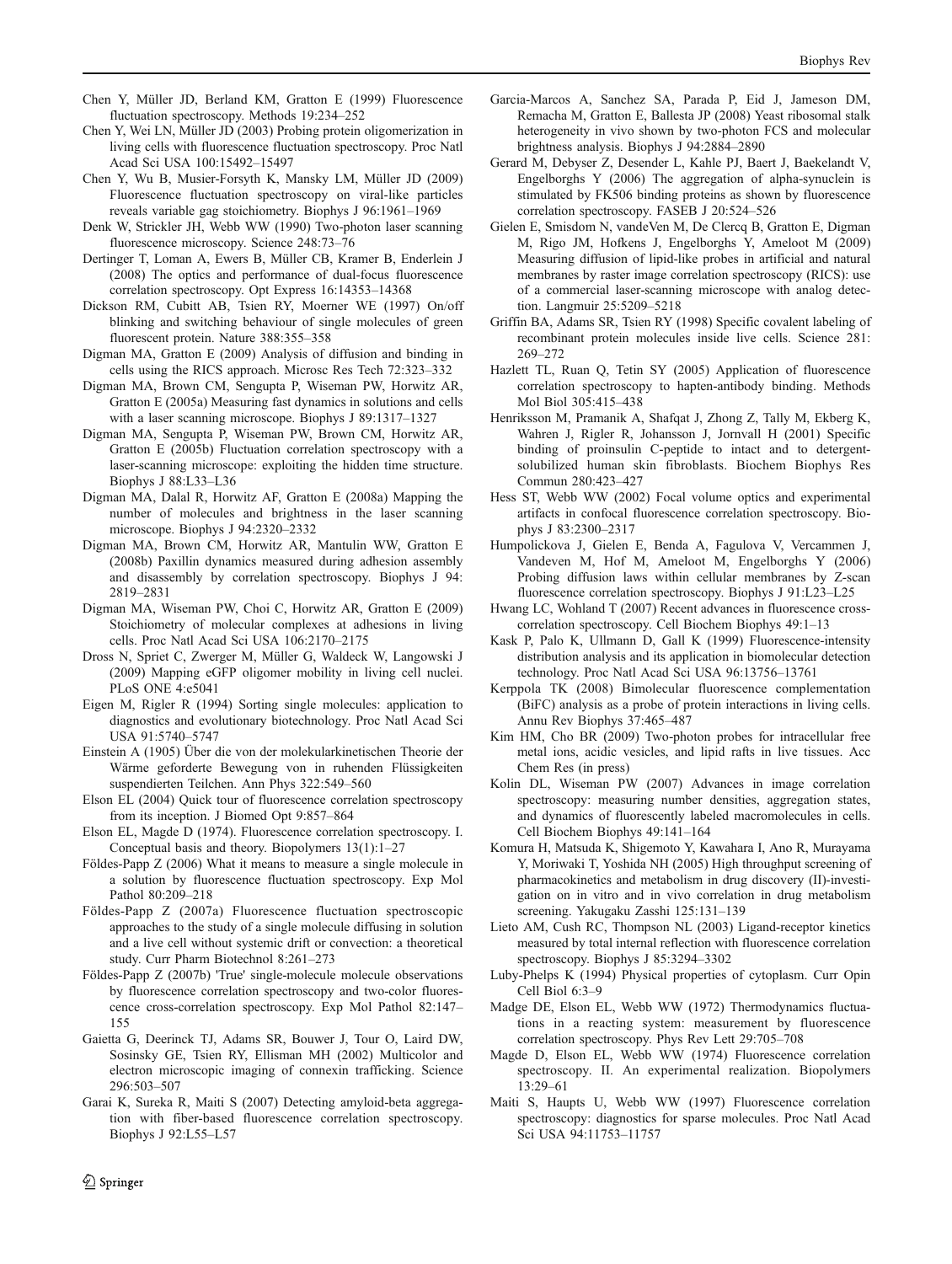- <span id="page-12-0"></span>Meissner O, Haberlein H (2003) Lateral mobility and specific binding to GABA(A) receptors on hippocampal neurons monitored by fluorescence correlation spectroscopy. Biochemistry 42:1667– 1672
- Müller JD (2004) Cumulant analysis in fluorescence fluctuation spectroscopy. Biophys J 86:3981–3992
- Müller CB, Loman A, Pacheco V, Koberling F, Willbold D, Richtering W, Enderlein J (2008) Precise measurement of diffusion by multi-color dual-focus fluorescence correlation spectroscopy. EPL 83:46001p1–46001p5
- Nienhaus GU, Wiedenmann J (2009) Structure, dynamics and optical properties of fluorescent proteins: perspectives for marker development. ChemPhysChem 10(9-10):1369–1379
- Nirmal M, Norris DJ, Kuno M, Bawendi MG, Efros AL, Rosen M (1995) Observation of the "Dark exciton" in CdSe quantum dots. Phys Rev Lett 75:3728–3731
- Orden AV, Jung J (2008) Review fluorescence correlation spectroscopy for probing the kinetics and mechanisms of DNA hairpin formation. Biopolymers 89:1–16
- Palmer AG 3rd, Thompson NL (1987) Molecular aggregation characterized by high order autocorrelation in fluorescence correlation spectroscopy. Biophys J 52:257–270
- Palmer AG 3rd, Thompson NL (1989) High-order fluorescence fluctuation analysis of model protein clusters. Proc Natl Acad Sci USA 86:6148–6152
- Paradise A, Levin MK, Korza G, Carson JH (2007) Significant proportions of nuclear transport proteins with reduced intracellular mobilities resolved by fluorescence correlation spectroscopy. J Mol Biol 365:50–65
- Pawlicki M, Collins HA, Denning RG, Anderson HL (2009) Twophoton absorption and the design of two-photon dyes. Angew Chem Int Ed Engl 48:3244–3266
- Perrin J (1913) Les Atomes. Librairie Felix Alcan, Paris
- Petersen NO (1986) Scanning fluorescence correlation spectroscopy. I. Theory and simulation of aggregation measurements. Biophys J 49:809–815
- Petersen NO, Johnson DC, Schlesinger MJ (1986) Scanning fluorescence correlation spectroscopy. II. Application to virus glycoprotein aggregation. Biophys J 49:817–820
- Petrasek Z, Schwille P (2008) Precise measurement of diffusion coefficients using scanning fluorescence correlation spectroscopy. Biophys J 94:1437–1448
- Petrasek Z, Hoege C, Mashaghi A, Ohrt T, Hyman AA, Schwille P (2008) Characterization of protein dynamics in asymmetric cell division by scanning fluorescence correlation spectroscopy. Biophys J 95:5476–5486
- Qian H, Elson EL (1990a) Distribution of molecular aggregation by analysis of fluctuation moments. Proc Natl Acad Sci USA 87:5479–5483
- Qian H, Elson EL (1990b) On the analysis of high order moments of fluorescence fluctuations. Biophys J 57:375–380
- Qian H, Elson EL (1991) Analysis of confocal laser-microscope optics for 3-D fluorescence correlation spectroscopy. Appl Optics 30:1185–1195
- Rarbach M, Kettling U, Koltermann A, Eigen M (2001) Dualcolor fluorescence cross-correlation spectroscopy for monitoring the kinetics of enzyme-catalyzed reactions. Methods 24:104–116
- Rauer B, Neumann E, Widengren J, Rigler R (1996) Fluorescence correlation spectrometry of the interaction kinetics of tetramethylrhodamin alpha-bungarotoxin with Torpedo californica acetylcholine receptor. Biophys Chem 58:3–12
- Rhoades E, Ramlall TF, Webb WW, Eliezer D (2006) Quantification of alpha-synuclein binding to lipid vesicles using fluorescence correlation spectroscopy. Biophys J 90:4692– 4700
- Ries J, Petrov EP, Schwille P (2008) Total internal reflection fluorescence correlation spectroscopy: effects of lateral diffusion and surface-generated fluorescence. Biophys J 95:390–399
- Ries J, Chiantia S, Schwille P (2009) Accurate determination of membrane dynamics with line-scan FCS. Biophys J 96:1999– 2008
- Riesner D (2001) In: Rigler R, Elson E (eds) Fluorescence correlation spectroscopy theory and applications, pp. 225–247
- Ruan Q, Tetin SY (2008) Applications of dual-color fluorescence cross-correlation spectroscopy in antibody binding studies. Anal Biochem 374:182–195
- Ruan Q, Cheng MA, Levi M, Gratton E, Mantulin WW (2004) Spatial-temporal studies of membrane dynamics: scanning fluorescence correlation spectroscopy (SFCS). Biophys J 87:1260–1267
- Sanabria H, Digman MA, Gratton E, Waxham MN (2008) Spatial diffusivity and availability of intracellular calmodulin. Biophys J 95:6002–6015
- Sanchez SA, Gratton E (2005) Lipid-protein interactions revealed by two-photon microscopy and fluorescence correlation spectroscopy. Acc Chem Res 38:469–477
- Sanchez SA, Chen Y, Müller JD, Gratton E, Hazlett TL (2001) Solution and interface aggregation states of Crotalus atrox venom phospholipase A2 by two-photon excitation fluorescence correlation spectroscopy. Biochemistry 40:6903–6911
- Sanchez SA, Brunet JE, Jameson DM, Lagos R, Monasterio O (2004) Tubulin equilibrium unfolding followed by time-resolved fluorescence and fluorescence correlation spectroscopy. Protein Sci 13:81–88
- Schuler J, Frank J, Trier U, Schafer-Korting M, Saenger W (1999) Interaction kinetics of tetramethylrhodamine transferrin with human transferrin receptor studied by fluorescence correlation spectroscopy. Biochemistry 38:8402–8408
- Schwille P, Bieschke J, Oehlenschlager F (1997a) Kinetic investigations by fluorescence correlation spectroscopy: the analytical and diagnostic potential of diffusion studies. Biophys Chem 66:211– 228
- Schwille P, Meyer-Almes FJ, Rigler R (1997b) Dual-color fluorescence cross-correlation spectroscopy for multicomponent diffusional analysis in solution. Biophys J 72:1878–1886
- Sengupta P, Garai K, Balaji J, Periasamy N, Maiti S (2003) Measuring size distribution in highly heterogeneous systems with fluorescence correlation spectroscopy. Biophys J 84:1977–1984
- Skinner JP, Chen Y, Müller JD (2005) Position-sensitive scanning fluorescence correlation spectroscopy. Biophys J 89:1288– 1301
- Smoluchowski M (1906) Zur kinetischen Theorie der Brownschen Molekularbewegung und der Suspensionen. Ann Phys 21:756– 780
- Sugiki T, Yoshiura C, Kofuku Y, Ueda T, Shimada I, Takahashi H (2009) High-throughput screening of optimal solution conditions for structural biological studies by fluorescence correlation spectroscopy. Protein Sci 18:1115–1120
- Svedberg T, Inouye K (1911) Eine neue Methode zur Prüfung der Gültigkeit des Boyle-Gay-Lussacschen Gesetzes für Kolloide Lösungen. Zeit Phys Chem 77:145–191
- Tjernberg LO, Pramanik A, Bjorling S, Thyberg P, Thyberg J, Nordstedt C, Berndt KD, Terenius L, Rigler R (1999) Amyloid beta-peptide polymerization studied using fluorescence correlation spectroscopy. Chem Biol 6:53–62
- Unruh JR, Gratton E (2008) Analysis of molecular concentration and brightness from fluorescence fluctuation data with an electron multiplied CCD camera. Biophys J 95:5385–5398
- Webb WW (2001) Fluorescence correlation spectroscopy: inception, biophysical experimentations, and prospectus. Appl Opt 40:3969–3983